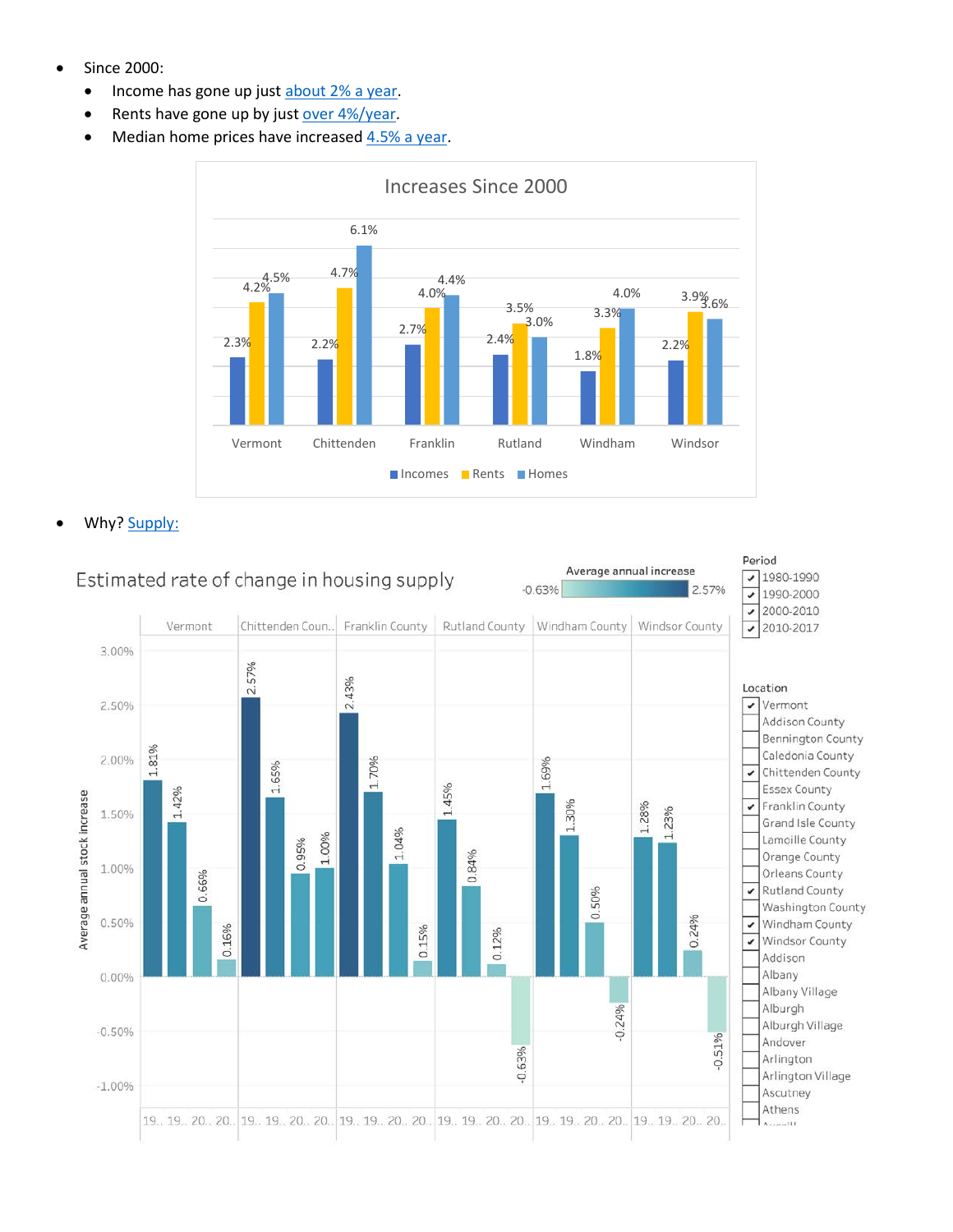Problem isn't interest rates, according to [Freddie Mac:](http://www.freddiemac.com/pmms/)

• 8.06% on 1/1/2000. 3.65% yesterday. 55% reduction.



But it does have to do with **construction materials**<sup>[1](#page-1-0)</sup>:

- Inputs to construction industries PPI

# The cost of construction materials

The producer price index has risen by 23.7 percent since 2009



Chart: Jeff Andrews · Source: U.S. Bureau of Labor Statistics · Get the data · Created with Datawrapper

<span id="page-1-0"></span><sup>&</sup>lt;sup>1</sup> The **Producer Price Index (PPI)** program measures the average change over time in the selling prices received by domestic producers for their output. The prices included in the PPI are from the first commercial transaction for many products and some services.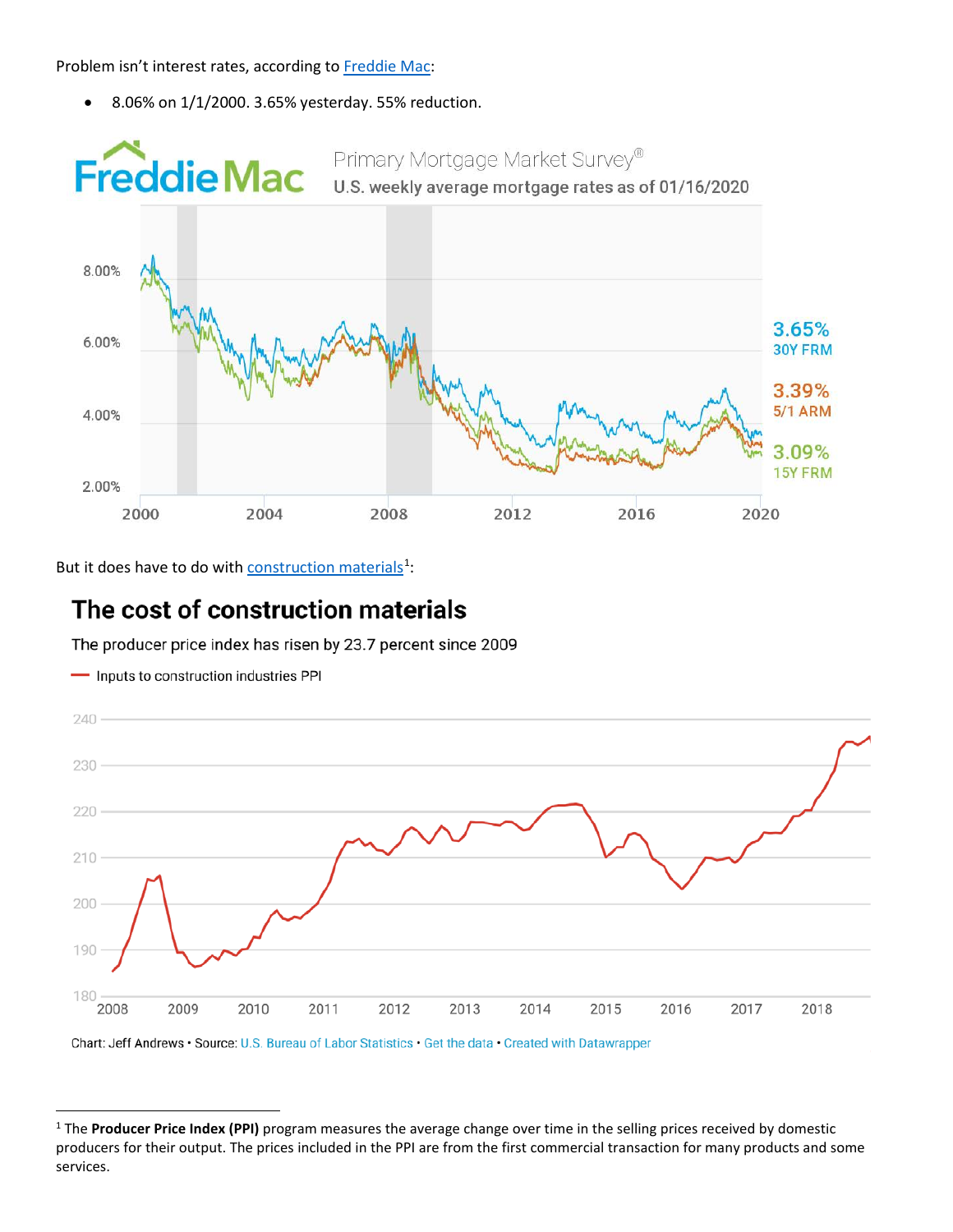## ... and limited labor available, according to the VT Dept of Labor.



Year

#### Vermont Statewide Change Since December 2007 Recession, Seasonally Adjusted

All data are indexed to December 2007 values. (The previous economic peak of the business cycle at the U.S. level.) www.nber.org/cycles.html

# The needs are great across the state, according to the Census.



### Households by housing costs as a percentage of household income

U.S. Census Bureau: American Community Survey 5-year estimates (Table B25070, B25095)

Source: